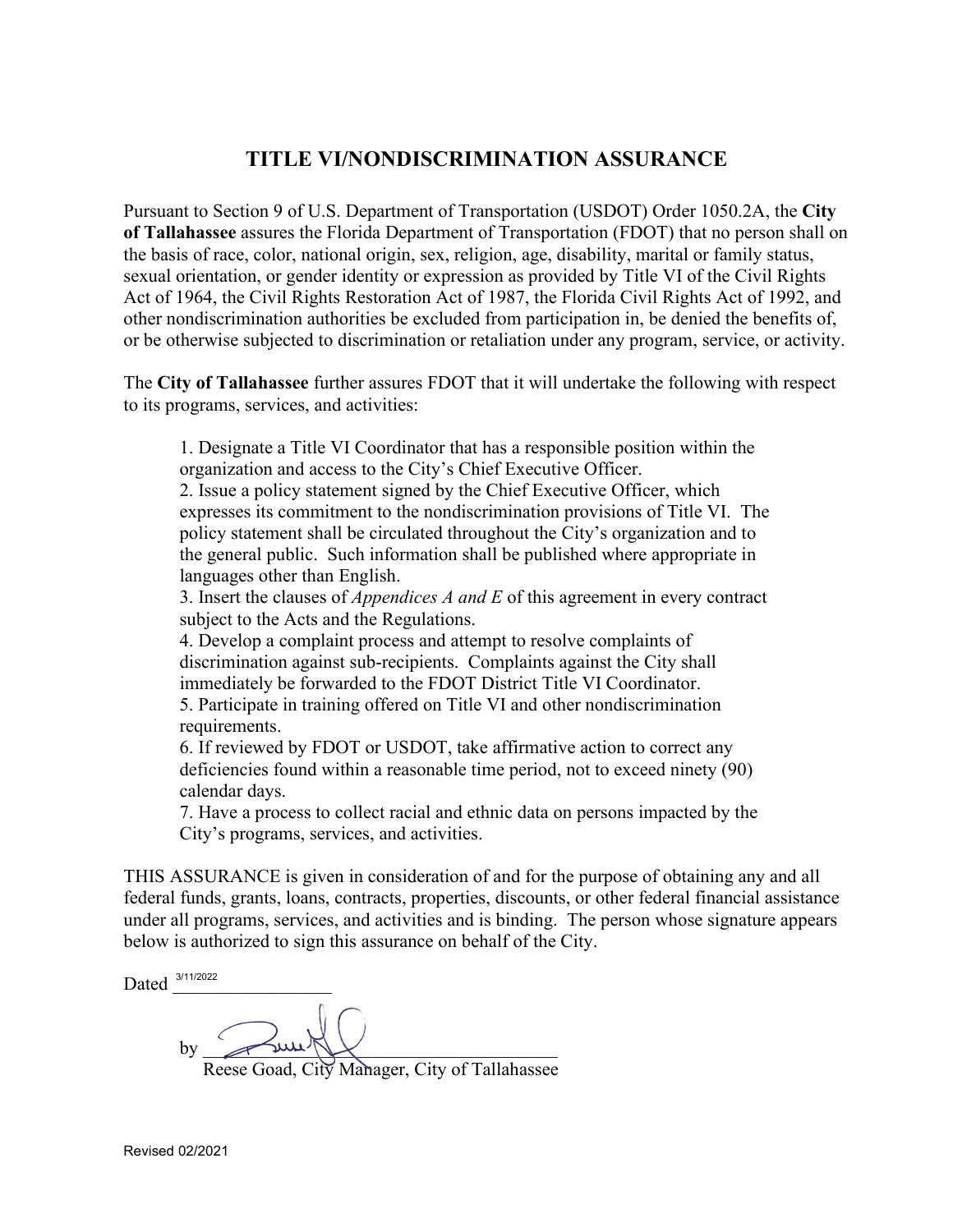## **APPENDICES A and E**

During the performance of this contract, the contractor, for itself, its assignees and successors in interest (hereinafter referred to as the "Contractor") agrees as follows:

- (1.) **Compliance with Regulations:** The Contractor shall comply with the Regulations relative to nondiscrimination in Federally-assisted programs of the U.S. Department of Transportation (hereinafter, "USDOT") Title 49, Code of Federal Regulations, Part 21, as they may be amended from time to time, (hereinafter referred to as the Regulations), which are herein incorporated by reference and made a part of this Agreement.
- (2.) **Nondiscrimination:** The Contractor, with regard to the work performed during the contract, shall not discriminate on the basis of race, color, national origin, sex, age, disability, religion, or family status in the selection and retention of subcontractors, including procurements of materials and leases of equipment. The Contractor shall not participate either directly or indirectly in the discrimination prohibited by section 21.5 of the Regulations, including employment practices when the contract covers a program set forth in Appendix B of the Regulations.
- (3.) **Solicitations for Subcontractors, including Procurements of Materials and Equipment:** In all solicitations made by the Contractor, either by competitive bidding or negotiation for work to be performed under a subcontract, including procurements of materials or leases of equipment; each potential subcontractor or supplier shall be notified by the Contractor of the Contractor's obligations under this contract and the Regulations relative to nondiscrimination on the basis of race, color, national origin, sex, age, disability, religion, or family status.
- (4.) **Information and Reports:** The Contractor shall provide all information and reports required by the Regulations or directives issued pursuant thereto, and shall permit access to its books, records, accounts, other sources of information, and its facilities as may be determined by the *Florida Department of Transportation,* the *Federal Highway Administration, Federal Transit Administration, Federal Aviation Administration, and/or the Federal Motor Carrier Safety Administration* to be pertinent to ascertain compliance with such Regulations, orders and instructions. Where any information required of a Contractor is in the exclusive possession of another who fails or refuses to furnish this information, the Contractor shall so certify to the *Florida Department of Transportation*, the *Federal Highway Administration, Federal Transit Administration, Federal Aviation Administration, and/or the Federal Motor Carrier Safety Administration* as appropriate, and shall set forth what efforts it has made to obtain the information.
- (5.) **Sanctions for Noncompliance:** In the event of the Contractor's noncompliance with the nondiscrimination provisions of this contract, the *Florida Department of Transportation* shall impose such contract sanctions as it or the *Federal Highway Administration, Federal Transit Administration, Federal Aviation Administration, and/or the Federal Motor Carrier Safety Administration* may determine to be appropriate, including, but not limited to:
	- a. withholding of payments to the Contractor under the contract until the Contractor complies, and/or
	- b. cancellation, termination or suspension of the contract, in whole or in part.
- (6.) **Incorporation of Provisions:** The Contractor shall include the provisions of paragraphs (1) through (6) in every subcontract, including procurements of materials and leases of equipment, unless exempt by the Regulations, or directives issued pursuant thereto. The Contractor shall take such action with respect to any subcontract or procurement as the *Florida Department of Transportation,* the *Federal Highway Administration, Federal Transit Administration, Federal Aviation Administration, and/or*